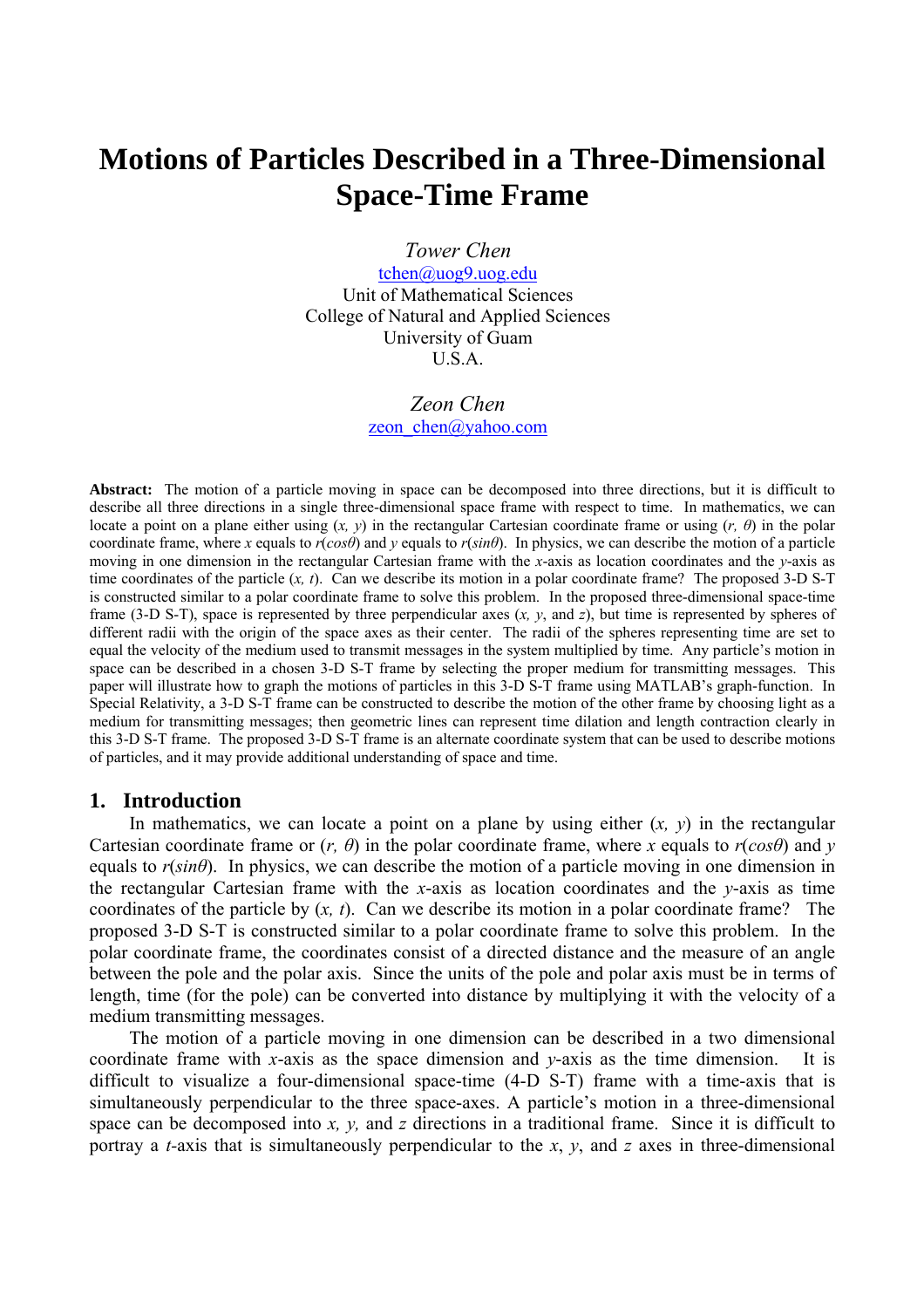space, three separate planes (*x-t*, *y-t*, and *z-t*) are used to describe the particle's motion. The traditional frame expresses the independence and absoluteness of space and time. The unit for the *x*, *y*, and *z* axes is in terms of length, and the unit for the *t*-axis is in terms of time. The two units are incomparable and thus independent. In construction of a traditional 4-D S-T frame, there is no restriction in choosing a unit of length for the space-axes and a unit of time for the *t*-axis. The absoluteness of space and time allows a stationary particle to be treated as fixed at the zero second mark from the origin of the frame, regardless of its distance from the origin. Therefore, lines can be drawn perpendicular to the space axes to represent the stationary particle in the traditional frame.

Einstein demonstrated that the simultaneity of two events is relative, not absolute, by emitting light from the center of a car of a moving train. Therefore, space and time must be treated as dependent and inseparable. In order to use the traditional 4-D S-T frame, a constraint  $(x^2 + y^2 + z^2 - c^2t^2) = const.$ ) binding space and time must be added to the frame. Any event can only occur inside the future light cone, not outside. The further the particle is located from the origin, the longer it would take for light to travel to it. Therefore, it would take a longer time *t* to know if the particle remains stationary. If messages are transmitted by sound or medium other than light, the future light cone would be changed accordingly. A 3-D S-T frame can be constructed by embedding time into space without adding the constraint to show the dependence and inseparability of space and time. Any particle's motion in space can be described in a chosen 3-D S-T frame by selecting the proper medium for transmitting messages.

In Special Relativity, a 3-D S-T frame can be constructed to describe the motion of the other frame by choosing light as a medium for transmitting messages. Geometric lines can represent time dilation and length contraction clearly in this 3-D S-T frame.

In this proposed 3-D S-T frame, space is represented by three perpendicular axes (*x, y*, and *z*), but time is represented by spheres of different radii with the origin of the space axes as their center. If messages are transmitted by sound of  $V_m = 350m/sec$  then the radius of the sphere representing one second is equivalent to  $(V_m)(1sec) = 350m$ ; the radius of the sphere representing two seconds is equivalent to  $(V_m)(2sec) = 700m; \dots$ ; and the radius of the sphere representing n seconds is equivalent to  $(V_m)(nsec) = n(350)m$ .



#### **Fig.1: The construction of a** *3-D S-T* **frame**

 $h=(r^2-x^2)^{1/2}$  and  $\cos \alpha = x/r$  on the *x*-y plane represent the location of the particle along the *x*-axis.  $h=(r^2-y^2)^{1/2}$  and  $cos\beta=y/r$  on the *y*-z plane represent the location of the particle along the *y*-axis.  $h = (r^2 - y^2)^{1/2}$  and  $cos\gamma = z/r$  on the *z*-x plane represent the location of the particle along the *z*-axis.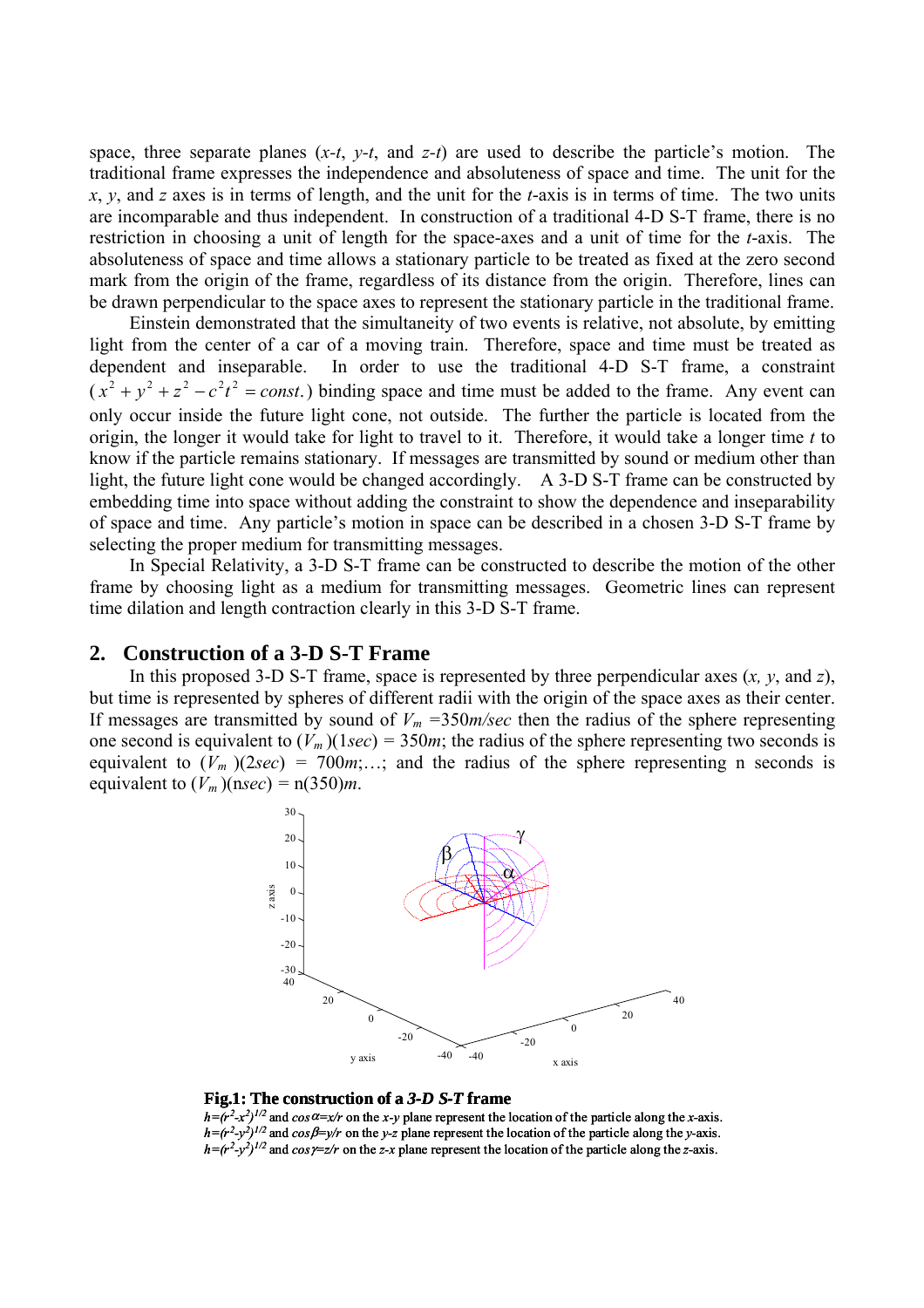The motion of any particle in space can be decomposed into *x, y,* and *z* directions. The motion along the *x*-axis can be described as a function of time represented by circles, which are the intersections between the *x*-*y* plane and the spheres with the same center. Since  $r=r(t)$  and  $x=x(t)$ , then  $h(t) = \sqrt{r^2(t) - x^2(t)}$  and  $cos(\alpha) = x(t)/r(t)$  on the *x*-*y* plane can represent the location of the particle along the *x*-axis at time *t*. The motion along the *y*-axis can similarly be described as a function of time represented by circles, which are the intersections between the *y-z* plane and the spheres with the same center. Since  $r=r(t)$  and  $y=y(t)$ , then  $h(t) = \sqrt{r^2(t) - y^2(t)}$  and  $cos(\beta)=y(t)/r(t)$  on the *y-z* plane can represent the location of the particle along the *y*-axis at time *t*. The motion along the *z*-axis can also be described as a function of time represented by circles, which are the intersections between the *z*-*x* plane and the spheres with the same center. Since  $r=r(t)$  and  $z=z(t)$ , then  $h(t)=\sqrt{r^2(t)-z^2(t)}$  and  $cos(y)=z(t)/r(t)$  on the z-y plane can represent the location of the particle along the *z*-axis at time *t*. The construction of a 3-D S-T frame is shown in Fig.1.

# **3. Applications of a 3-D S-T Frame**

A few examples are selected to illustrate how the motions of particles can be described in this proposed 3-D S-T frame.

#### **3.1 A single particle remaining stationary**

If a particle remains stationary at the location of (175*m,* 350*m,* 525*m*), the distance between the particle and the origin of the frame is  $d = \sqrt{(175m)^2 + (350m)^2 + (525m)^2} = 654.8m$ . It takes sound 1.87*sec* to reach the particle from the origin. The description of the particle remaining stationary after 2*sec* (rounded up from 1.87*sec* for convenience) in the proposed 3-D S-T frame can be shown in Fig.2.



**Fig.2: A single particle remains stationary** The particle remains stationary at the location of (175m, 350m, 525m).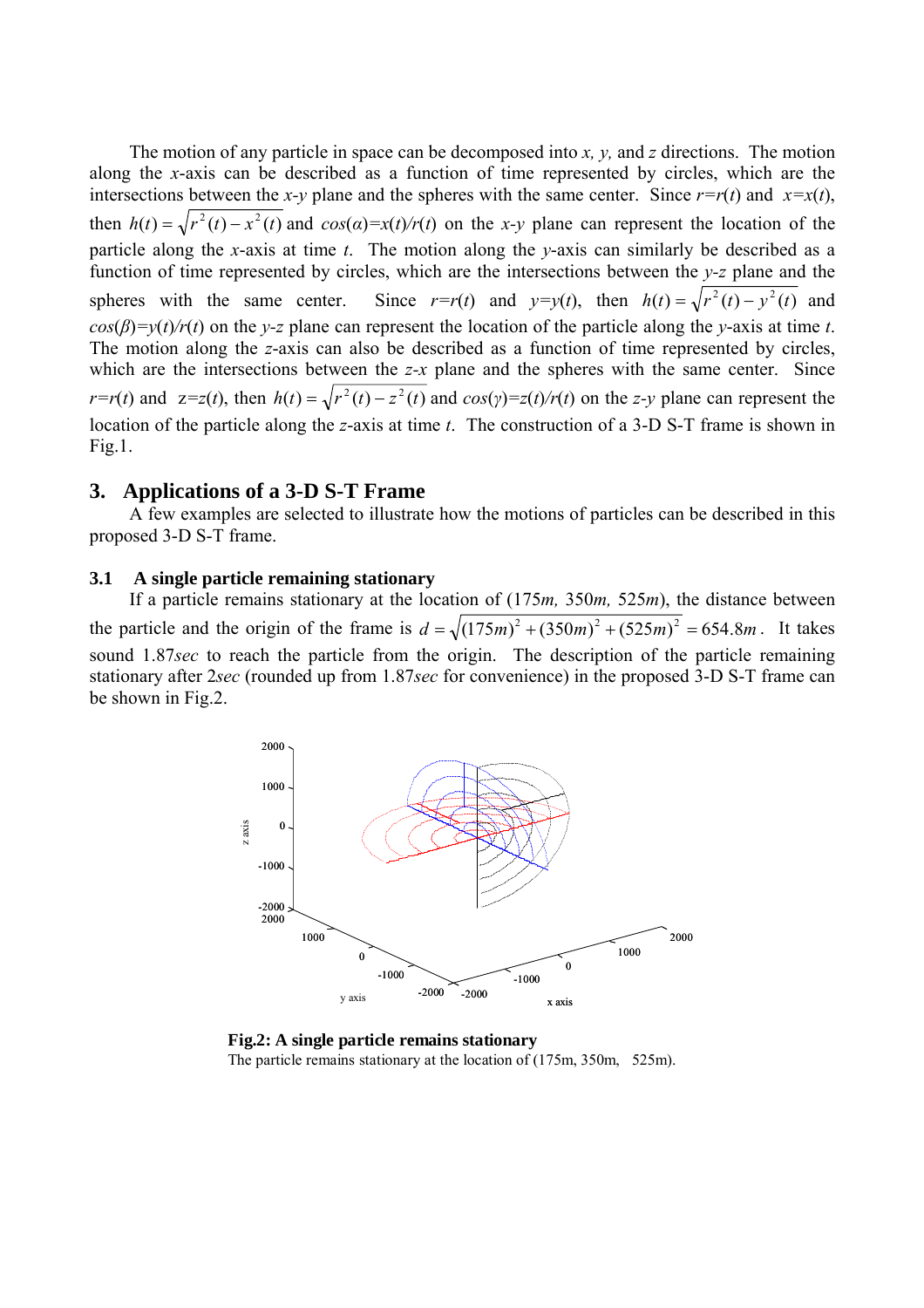#### **3.2 Multiple particles remaining stationary**

If three particles *A, B, C* remain stationary at the locations of (0, 175*m,* 0), (0*,* 350*m,* 0), and (0*,* 525*m,* 0) respectively, it takes sound 0.5*sec* to reach particle *A*, 1*sec* to reach particle *B* and 1.5*sec* to reach particle *C* from the origin. The status of each particle is shown in Fig.3.



**Fig3: Multiple particle remain stationary** Three particles remain stationary at the locations of  $(175m,0,0)$ ,  $(350m,0,0)$ , and  $(525m,0,0)$ .

#### **3.3 A single particle moving with constant velocity from the origin**

If a particle moves with a constant velocity of *v=*269.26*m/sec*, it can be decomposed into the *x*-direction:  $v_x=200$ *m/sec*, the *y*-direction:  $v_y=150$ *m/sec*, and the *z*-direction:  $v_z=100$ *m/sec*. At 3*sec*,  $r(t) = V_m(t) = (350 \text{m/sec})(3 \text{sec}) = 1050 \text{m}$ , for the coordinate along *x*-axis:  $x=(v_x)(t)=(200m/sec)(3sec)=600m$ ,  $cos(\alpha)=600/1050=0.57$ ,  $\alpha=55^{\circ}$  on the x-y plane; for the coordinate along *y*-axis:  $y=(v_y)(t) = (150m/sec)(3sec) = 450m$ ,  $cos(\beta) = 600/1050 = 0.43$ ,  $\beta = 64.5^{\circ}$  on the y-z plane; for the coordinate along *z*-axis:  $z=(v_z)(t)=(100m/sec)(3sec)=300m$ ,  $cos(y) = 300/1050 = 0.2875$ ,  $\gamma = 73^\circ$  on the z-x plane. The description of this motion is shown in Fig.4.





A particle moves in space with 200m/sec along the *x*-axis, 150m/sec along the *y*-axis, and 100m/sec along the *z*-axis.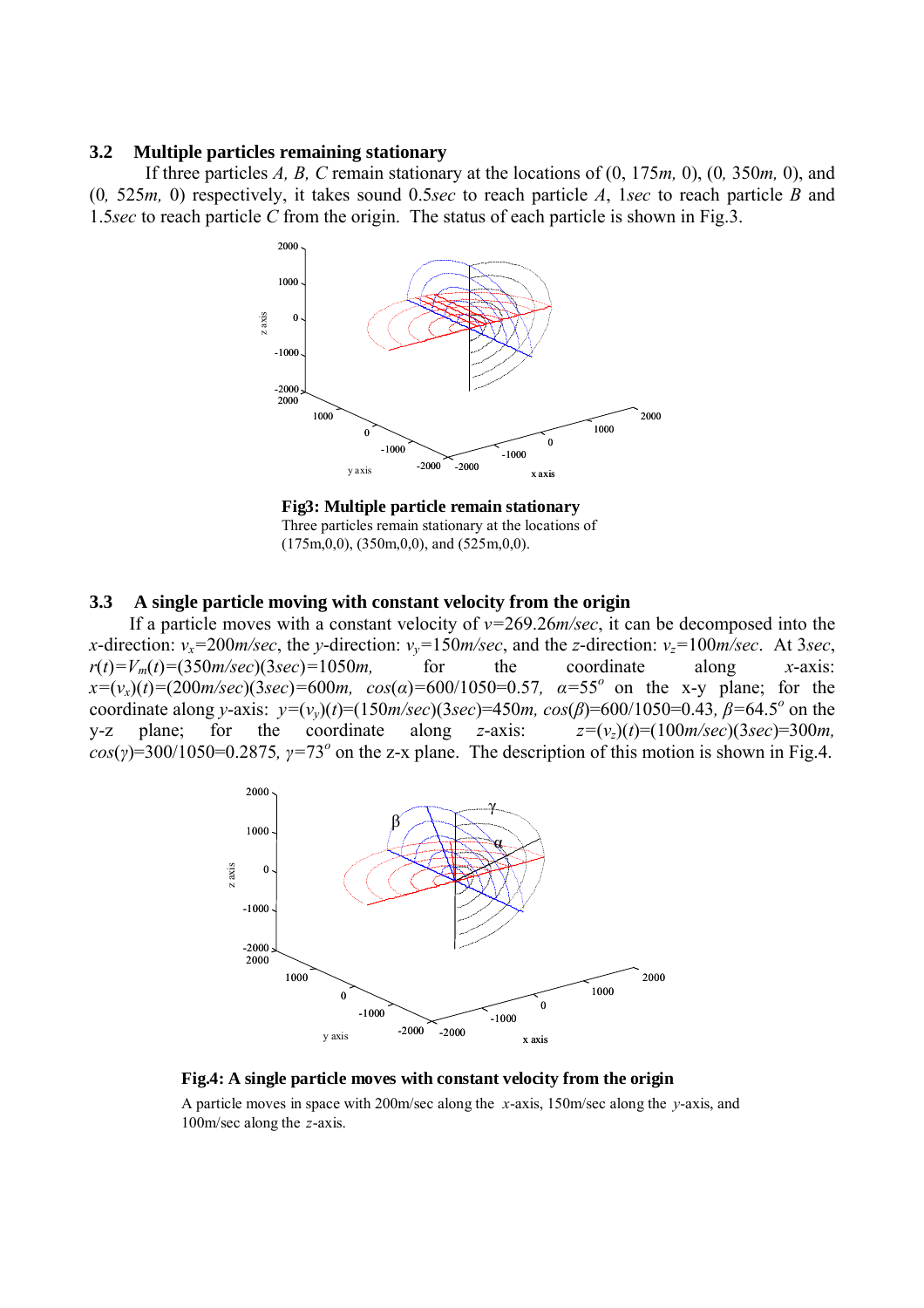#### **3.4 A single particle moving with constant velocity from a point other than the origin**

A particle located at (200*m*, 250*m*, 300*m*) starts moving in space at 1.5*sec* with a velocity of 200*m/sec* along the *x*-axis, 150*m/sec* along the *y*-axis, and 100*m/sec* along the *z*-axis. The description of this motion is shown in Fig.5.



# **Fig.5: A single particle moves with constant velocity from a location other than the origin**

A particle moves from the point of  $(200m, 250m, 300m)$  with  $\gamma = 200m/sec$ ,  $v_y=150$ m/sec, and  $v_z=100$ m/sec.

## **3.5 Multiple particles start moving with the same velocity after receiving their respective signals**

Three particles located at 175*m*, 350*m* and 525*m* on the *x*-axis start moving with the same velocity of 200*m/sec* in the *y*-direction after receiving their respective signals of sound from the origin O. The description of this motion is shown in Fig.6.



#### **Fig.6: Multiple particles start moving with the same velocity after receiving their respective signals**

Three particles located at 175m, 350m, and 525m on the *x*-axis start moving in the *y*direction with the same velocity after receiving their respective signals.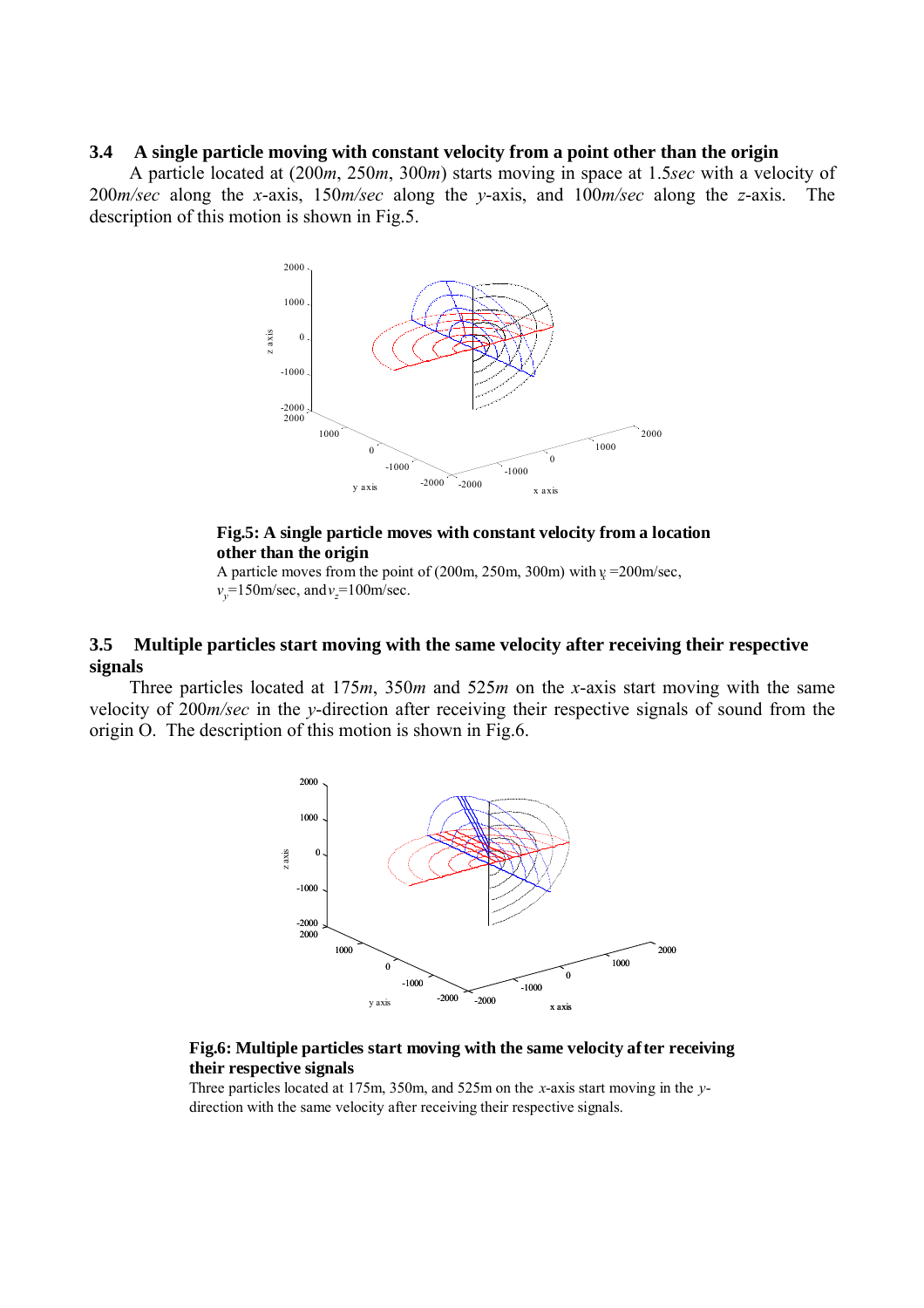#### **3.6 Multiple particles start moving simultaneously with the same velocity**

Three particles located at 175*m*, 350*m* and 525*m* on the *x*-axis remain stationary after receiving their respective signals of sound from the origin O. When the furthest particle (at 525*m*) receives the signal of sound at 1.5*sec*, all particles start moving simultaneously with the same velocity of 200*m/sec* in the *y*-direction at 1.5*sec*. The description of the motion is shown in Fig.7.



**Fig.7: Multiple particles start moving simultaneously with the same velocity** Three particles located at 175m, 350m, and 525m and start moving simultaneously in the y-direction with the same velocity 200m/sec.

#### **3.7 A single particle moving in a helix in space**

A particle moves in circles on the *x-y* plane while also moving with constant speed along the *z*-axis. The description of the motion is shown in Fig.8.

More complicated motions of particles can similarly be described in a 3-D S-T frame as needed.



#### **Fig. 8: A single particle moving in a helix in space** A particle moves in circles on the *x-y* plane while also moving

with constant speed along the *z*-axis.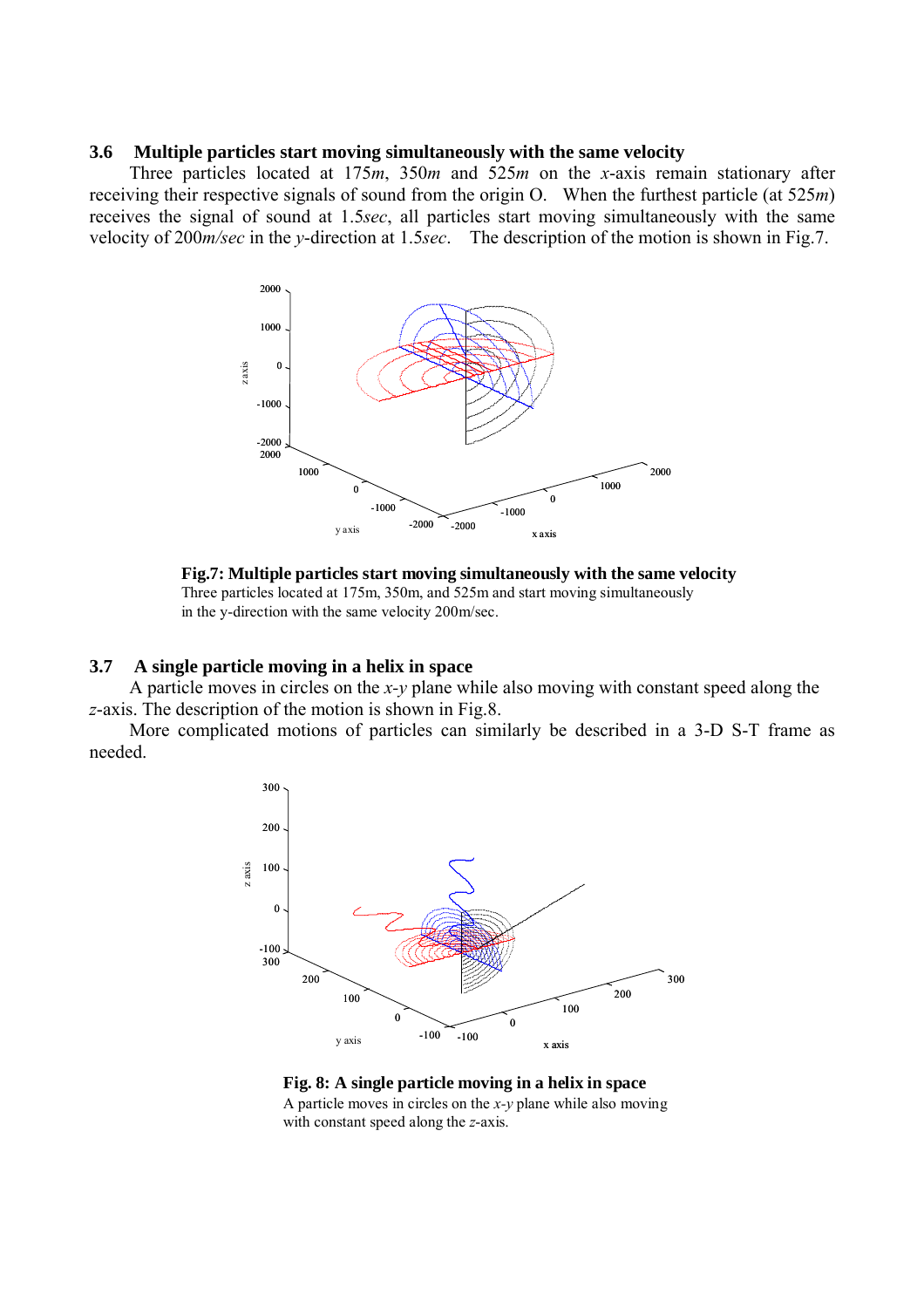### **4. Describing Slow Moving Particles in a 3-D S-T Frame**

If the particles move very slowly (i.e. a few millimeters per second), the scale of the 3-D S-T frame constructed based on the message carried by sound would be too large to describe their motions. It would be difficult to distinguish between particles moving at 0.3*cm/sec* and at 0.5*cm/sec*, which are both drawn as vertical lines that seem to remain stationary in the proposed 3- D S-T frame. For example, in a system of biological particles, the maximum velocity of the particles can be chosen as the velocity of transmitting messages,  $V_m = V_{max}$ , to construct a 3-D S-T frame. If  $V_{max} = 2cm/sec$ , then let  $V_m = V_{max} = 2cm/sec$ . The radius of the sphere representing one second is equivalent to  $(V_m)(1sec)=2cm$ ; the radius sphere representing two seconds is equivalent to  $(V_m)(2sec) = 4cm$ ; ...; the radius of the sphere representing n seconds is equivalent to  $(V_m)(nsec) = (2n)$ *cm*. The slow motion of the particles would then be distinguishable in this 3-D S-T frame.

# **5. Describing a Fast Moving Particle and a Slow Moving Particle in One 3-D S-T Frame**

There are a canoe and a boat sailing on the lake. The boat is moving with the velocity of  $250$ *m/sec* in the direction of  $53.13^{\circ}$  northeast from the center of the lake, and its velocity can be decomposed into x-direction  $v_x = 150m/sec$  and y-direction  $v_y = 200m/sec$ . The canoe is moving with the velocity of 5m/sec in the direction of  $53.13^{\circ}$  northeast from the location of the coordinates (360*m*, 480*m*), and its velocity can be decomposed into x-direction  $v_x = 3m / \text{sec}$  and ydirection  $v_y = 4m/sec$ . If there are two different mediums to transmit messages for different particles, we should choose the faster moving medium for both particles. In this case, the medium with the velocity of  $v_m = 350m/sec$  (the speed of sound) can be selected. The slow moving particle nearly stays still by comparing with the fast moving particle described in one 3-D S-T frame. It takes about 2.5sec for the boat to reach the canoe and the description of motions of them can be shown in Fig.9.



**Fig.9: A fast moving boat and slow moving canoe on the lake** The canoe is moving with the velocity 5m/sec in the direction of 53.13<sup>0</sup> from the location (360m, 480m). The boat is moving with the velocity 250m/sec in the same direction from the origin of the frame.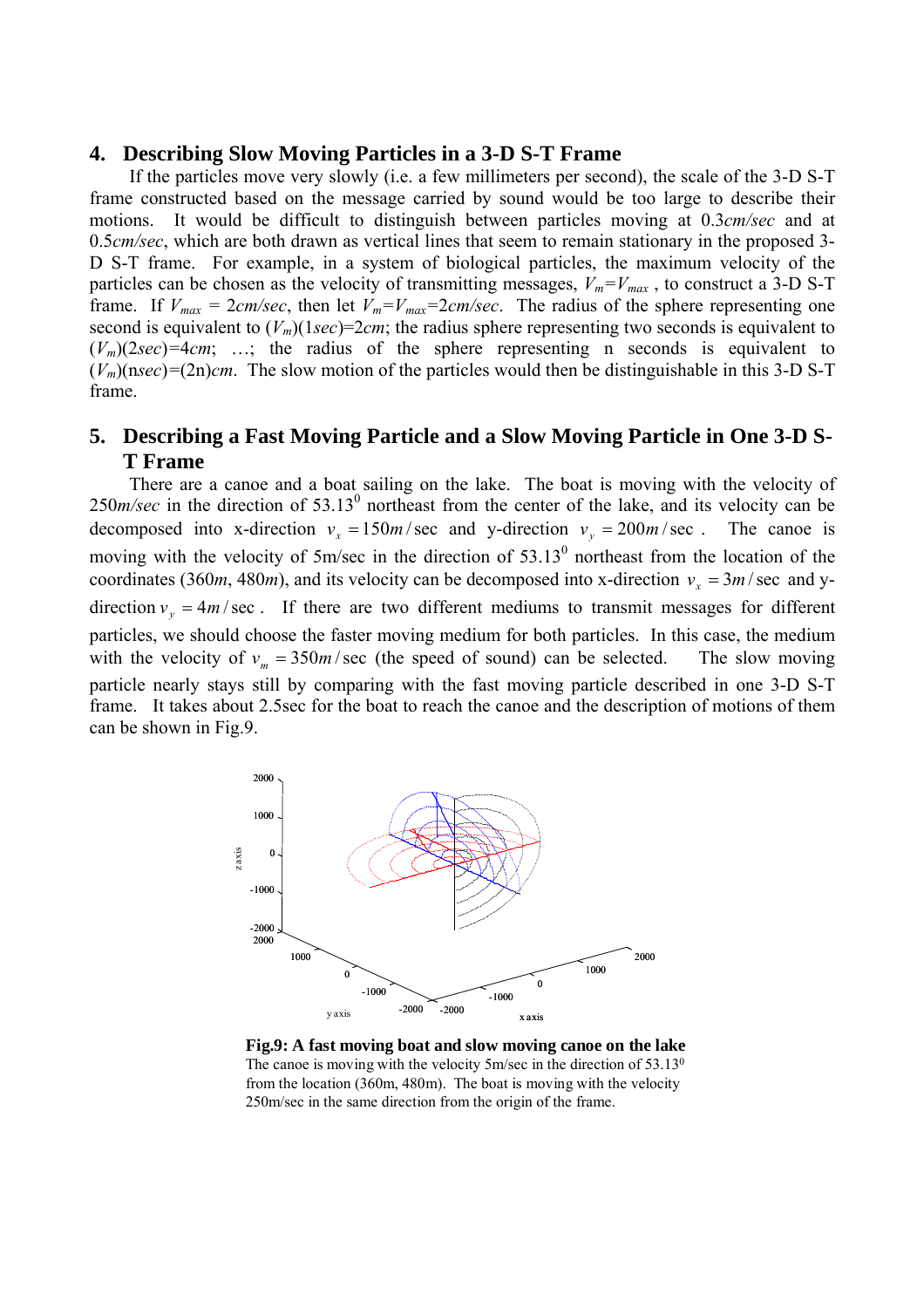# **6. Describing the Motion of a Particle with Velocity near to the Velocity of Light in a 3-D S-T Frame**

If the message is transmitted by light of  $V_m=3(10^8)m/sec$ , then the radius of the sphere representing one second is equivalent to  $(V_m)(1sec) = 3(10^8)m$ ; the radius of the sphere representing two seconds is equivalent to  $(V_m)(2\sec) = 6(10^8)m$ ; ...; and the radius of the sphere representing n seconds is equivalent to  $(V_m)(nsec) = 3n(10^8)m$ . Since the velocity of light is the limiting velocity, all possible motions of a particle can be described in this 3-D S-T frame.

In cosmology, the expansion velocity of the universe is very high, relative velocities of some galaxies are near 90% of the velocity of light. All galaxies are very far away from us. The interval of 1sec would be too small to meaningfully describe its motion, The units of time can be scaled up by choosing light year. The radius of the sphere representing one year is equivalent to  $(V_m)(1 \text{ year})$  $= 9.46(10^{15})$ *m* = 1*ly*; the radius of the sphere representing two years is equivalent to  $(V_m)(2year) =$ 1.89( $10^{16}$ ) $m=2ly$ ; ...; and the radius of the sphere representing n years is equivalent to  $(V_m)(\text{n} \text{year}) = 9.46 \text{n} (10^{15}) m = \text{n} l \text{y}.$ 

In high energy physics, if a particle's velocity approaches the velocity of light, the interval of 1sec would be too large to meaningfully describe its motion. The units can be scaled down by choosing the period (*T*) of any selected light as the unit of time and its corresponding wavelength  $(\lambda)$  as the unit of length of the space axes, since the ratio of the wavelength and wave period is equal to the velocity of light. The radius of the sphere representing 1T is chosen to equal  $\lambda$  $(V_m t = (c)(1T) = \lambda)$ ; the radius of a sphere representing 2*T* is chosen to equal 2 $\lambda$  ( $V_m t = (c)(2T) = 2\lambda$ ); and the radius of the sphere representing nT is chosen to equal n $\lambda$  ( $V_m t = (c)(nT) = n\lambda$ ). The construction of a 3-D S-T frame with light used to transmit messages is shown in Fig.10.

The relationship,  $\frac{\lambda}{T} = \frac{\lambda'}{T} = c$ , can be used as the constraint for the 3-D S-T coordinate system

for coordinate transformation between two traditional frames. The embedding of time into space with this new constraint illustrates the natural inseparability of space and time.



**Fig.10: Fast moving particle in a 3-D S-T frame** When messages are transmitted by light, the unit of length and the unit of time can be scaled down to wavelength and wave period.

The period of an event measured in units of time is equal to  $\tau = t/T$ ; and the coordinates of a particle's location measured in units of length are equal to  $w_r=x/\lambda$ ,  $w_v=v/\lambda$ , and  $w_z=z/\lambda$ . With this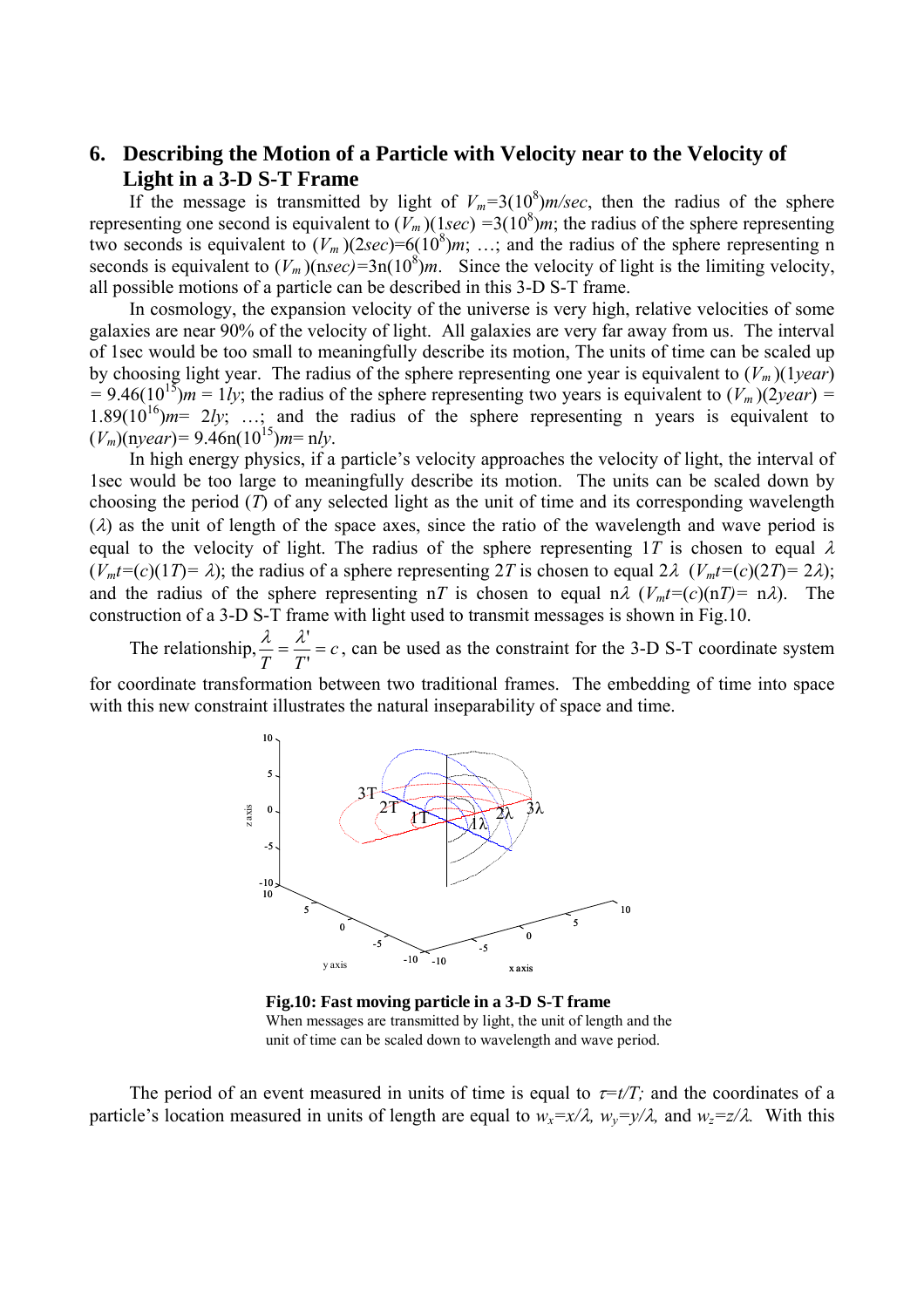transformation, the coordinate  $(x, y, z, t)$  with *sec* and *m* as units in a 4-D S-T coordinate system can be converted to the coordinate  $(w_x, w_y, w_z, \tau)$  with T and  $\lambda$  as units in a 3-D S-T coordinate system.

### **7. Geometric Lines Representing Time Dilation and Length Contraction**

The geometric lines can represent time dilation and length contraction clearly in 3-D S-T frames. When the observer in the inertial frame of the moving train moves to the right with velocity *v* with respect to the observer in the reference frame of the stationary platform placed with a rod, a 3-D S-T frame can be constructed in the inertial frame with the observer as the origin O' of the frame. Another 3-D S-T frame can be constructed in the reference frame with the observer as the origin of the frame. The motion of origin O' described from an observer at origin O of the reference frame is OQ in the 3-D S-T frame shown in Fig.10. The location of origin O described from an observer at origin O' of the inertial frame is O'Q in another 3-D S-T frame also shown in Fig.11.



#### **Fig.11: The geometric meaning of time dilation and the length contraction in two 3-D S-T frames**

The origin O' moves to the right with the velocity v with respect to the Origin O.  $l=l_0=OO'=vt$ ,  $l'=OO'=vt'=vt'_{0}$  and  $r=ct$ ,  $r'=ct'=ct'_{0}=h$ .

The two equations, 
$$
\sin \theta = h/r = \sqrt{(ct)^2 - (vt)^2}/ct = \sqrt{1 - (v/c)^2}
$$
 and

 $\sin \theta' = h'/r' = \sqrt{(ct')^2 - (vt')^2 / ct'} = \sqrt{1 - (v/c)^2}$ , are derived from Fig.10, therefore,  $\theta' = \theta$ . It also shows that  $\sin \theta = \sin \theta' = h/r = r'/r = ct'/ct = t'/t$ , therefore,  $t > t'$ .

The event in which the sensor touches the left and right edges of the rod can be described by two different observers. The period of the event that occurred at the same location measured from the observer in the inertial frame of the moving train is called proper time, *to'*, which is equal to *t'* and proportional to the length of  $r'(r'=ct'=c t_0'=h)$  in Fig.12. The period of the event that occurred at different locations measured from the observer in the reference frame of the stationary platform is called regular time, *t,* which is proportional to the length of *r* (*r=ct*) in Fig.10. Because *t* is larger than *to'*, this difference is referred to as time dilation.

Since  $\sin \theta = t'/t = vt'/vt = l'/l_o$ , therefore  $l' < l_o$ . The length of a stationary rod measured from an observer in the reference frame of the stationary platform is called the proper length, *lo*,